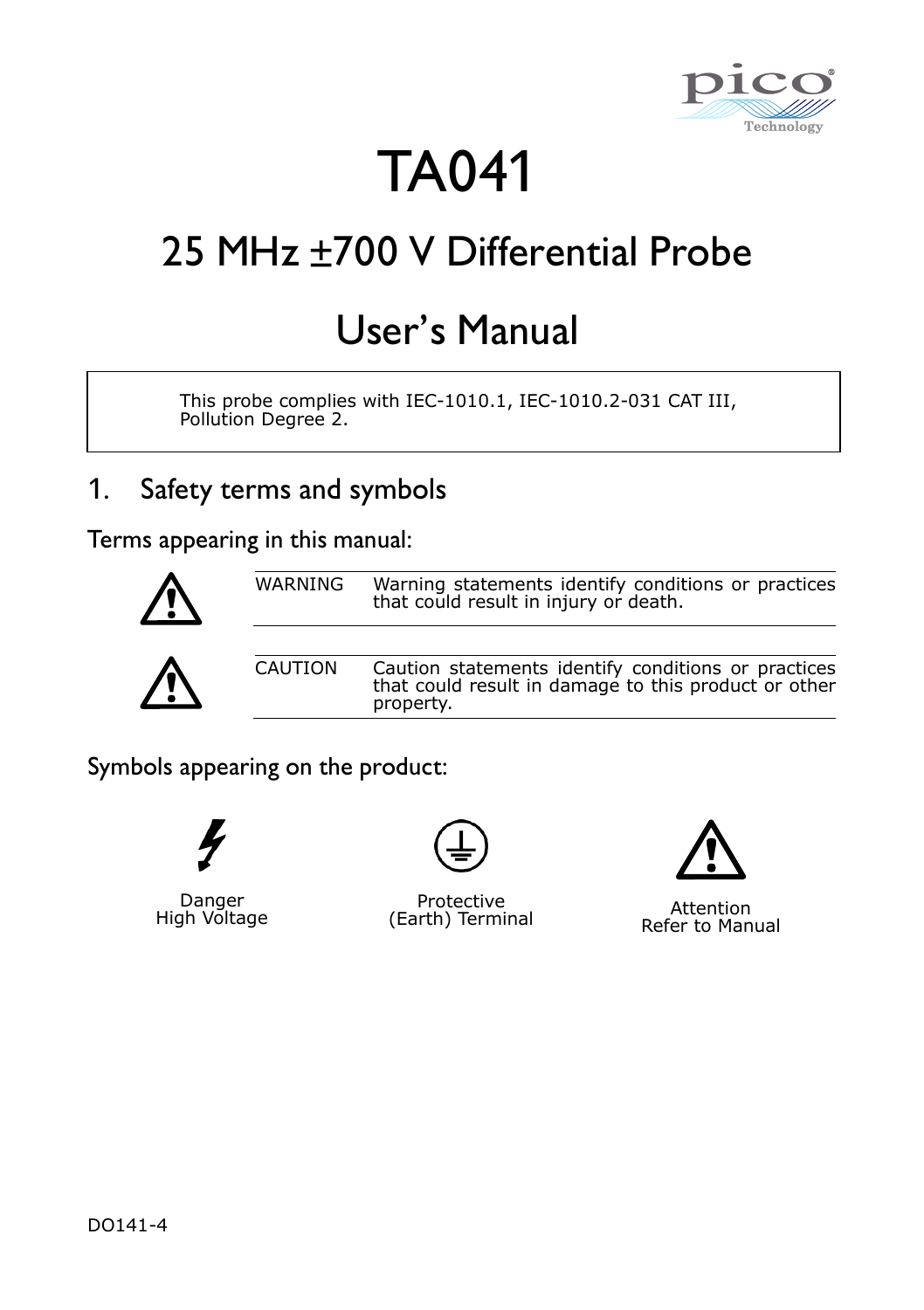## 2. General safety summary

Please review the following safety precautions to avoid injury and prevent damage to this probe or any products that are connected to it.

#### Observe maximum working voltage

To avoid any injury, do not use the probe above 1000 V RMS CAT III between each input lead and earth or between the two input leads. This voltage rating applies to both the 1:10 and the 1:100 settings.

#### Ground the probe

This probe is grounded with the shell of the BNC connector and an auxiliary grounding terminal.



Before making connections to the input leads of this probe, ensure that its output lead is grounded. You may do this either by connecting the BNC shell to a grounded measurement instrument, or by connecting the auxiliary grounding terminal to a reliable ground point. Read the next paragraph for further advice.

You must verify that the probe is securely grounded before connecting the probe input leads. Some types of measuring instrument, such as a USB oscilloscope connected to a laptop, are unlikely to be grounded even if the laptop is powered from the mains. Bench-top oscilloscopes are usually grounded, but in some cases may have been isolated from ground. A USB oscilloscope connected to a desktop computer is usually grounded. In any case, do not assume that the measurement instrument is grounded. **Always verify the ground connection for yourself before connecting the probe input leads.**

#### Use fused test prods if necessary

If this probe is intended to use for measurements in circuits of INSTALLATION CATEGORY III, it should incorporate with fused test prods.

#### Do not operate without covers

To avoid electric shock or fire hazard, do not operate this probe with the covers removed.

#### Do not operate in wet or damp conditions

To avoid electric shock, do not operate this probe in wet or damp conditions.

#### Do not operate in explosive atmosphere

To avoid injury or fire hazard, do not operate this probe in an explosive atmosphere.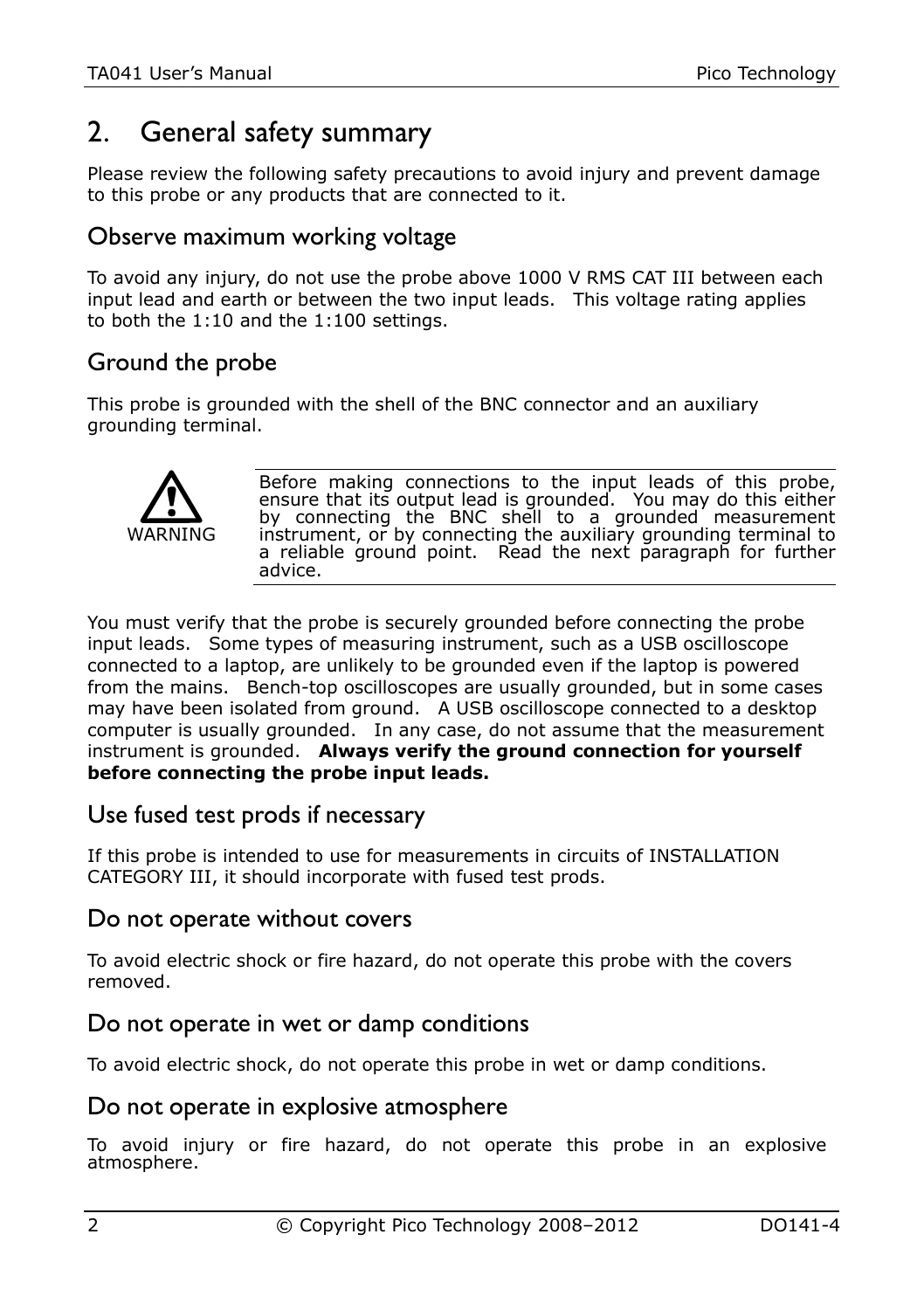#### Avoid exposed circuitry

To avoid injury, remove jewelry such as rings, watches and other metallic objects. Do not touch exposed connections and components when power is present.

#### Use proper power source

To ensure proper functioning of this probe, use four AA cells, a 6 V DC 60 mA mains adaptor, a 9 V DC 40 mA mains adaptor, or power leads.

#### Do not operate the probe if it is damaged

If you suspect there is damage to this probe, have it inspected by qualified service personnel.

### 3. Description

By enabling conventional oscilloscopes to display and measure in-circuit waveforms that are referenced to high common-mode voltages, this differential probe extends the measurement capability of oscilloscopes to electronic power converters, inverters, motor speed controls, switch-mode power supplies and many other applications.

### 4. Installation

Simply plug in the BNC output connector to the vertical input of a general-purpose oscilloscope or other measurement instrument, and connect the auxiliary grounding terminal to a proper ground. The measurement instrument must have a ground reference.

Install four AA cells or connect an appropriate power source to this probe.

Select the proper attenuation ratio. When measuring signals below 70 V, switch the attenuation ratio to 1:10 in order to get higher resolution and less noise. Otherwise, set the attenuation to 1:100.



WARNING To protect against electric shock, use only the accessories designed for use with this differential probe.

Using the appropriate probe accessories, connect the input to the circuits under measurement.



CAUTION This probe is designed for carrying out differential measurements between two points on the circuit under test. It is not intended for electrically It is not intended for electrically insulating the circuit under test and the measuring instrument.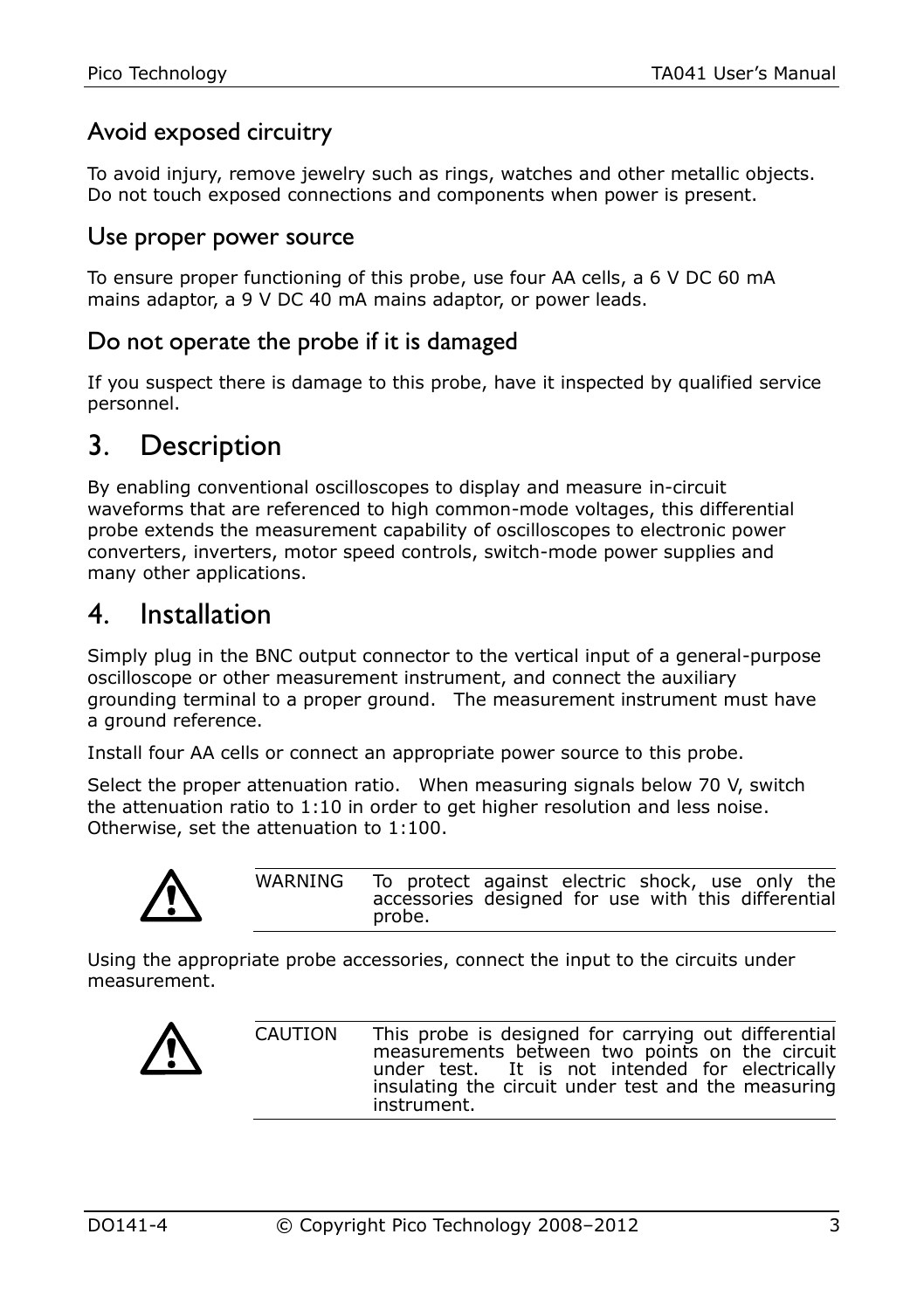## 5. Signal leads



- a. Output Lead. The BNC output connector and an auxiliary grounding terminal are connected to the oscilloscope.
- b. Input Leads. The input leads of the differential probe connect to sprung hooks that come with the probe.
- c. Sprung Hooks. The sprung hooks are connected safely to test points in the circuits under test.

## 6. Power leads

Two types of power leads are available for use with this instrument:

- 1. Lemo<sup>®</sup> Lead: For oscilloscopes with Lemo<sup>®</sup> power connectors.
- 2. Probus® Lead: For oscilloscopes with Probus® power connectors.

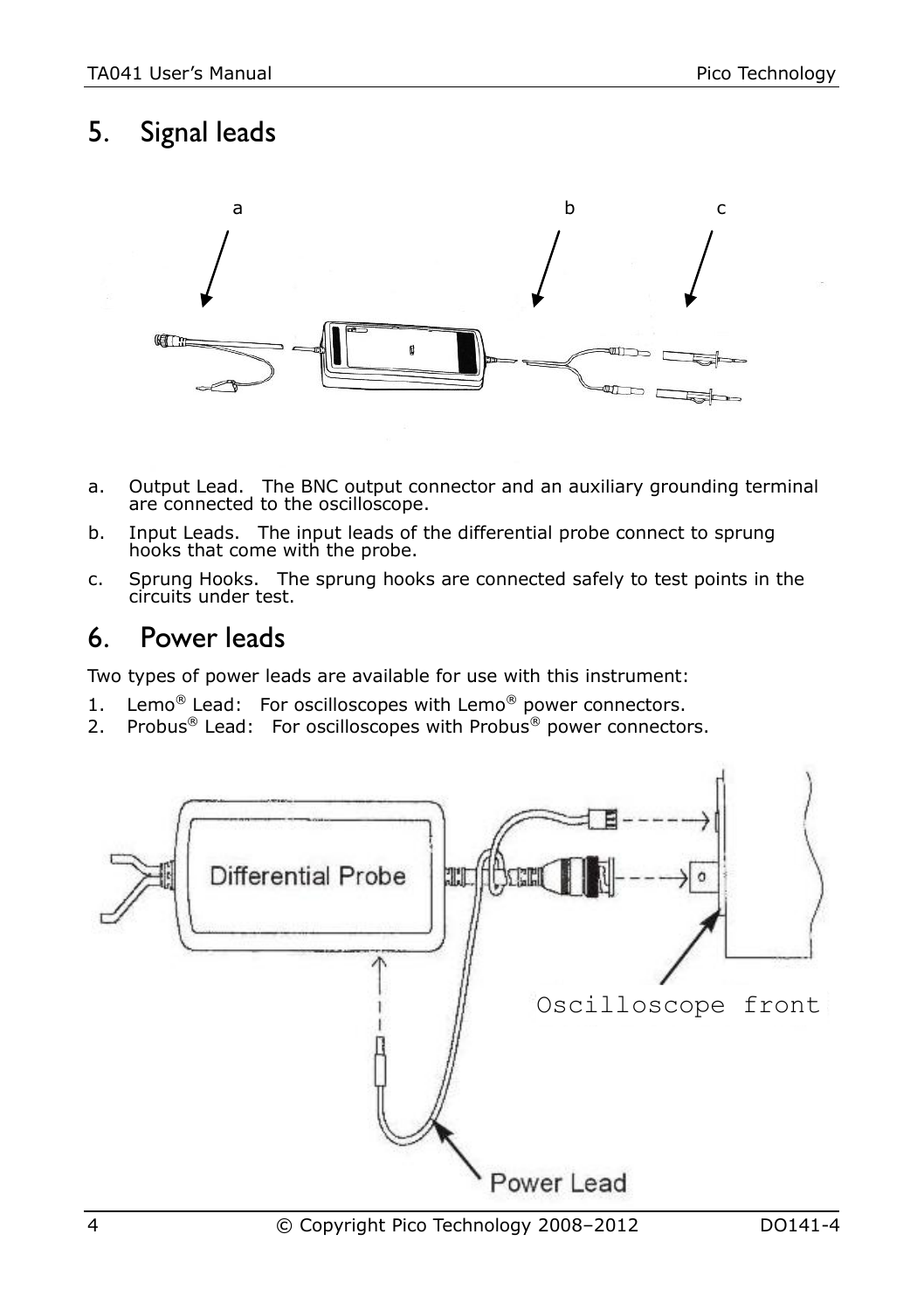## 7. Specifications

| Bandwidth                                                                 | DC to 25 MHz (-3 dB)                                                                    |  |
|---------------------------------------------------------------------------|-----------------------------------------------------------------------------------------|--|
| Attenuation ratio                                                         | $1:10$ or $1:100$ switchable                                                            |  |
| DC accuracy                                                               | ±2%                                                                                     |  |
| Rise time                                                                 | $14$ ns                                                                                 |  |
| Input Impedance                                                           | $4 M\Omega$   5.5 pF each side to ground                                                |  |
| Input Voltage                                                             |                                                                                         |  |
| Differential Range* (1/10)<br>Differential Range* (1/100)                 | ±70 V (DC + Peak AC) or 70 V RMS<br>$\pm$ 700 V (DC + Peak AC) or 700 V RMS             |  |
| Common Mode Range*                                                        | ±700V (DC + Peak AC) or 700 V RMS<br>$(1:10 \text{ and } 1:100)$                        |  |
| Absolute Max. Voltage*<br>(Differential or common-mode) $(1:10 \& 1:100)$ | ±1400 V (DC + Peak AC) or 1000 V RMS CAT III                                            |  |
| Output                                                                    |                                                                                         |  |
| Swing                                                                     | $±7$ V into 2 kΩ load                                                                   |  |
| Offset (typical)                                                          | $<\pm 5$ mV                                                                             |  |
| Noise (typical)                                                           | 0.7 mV RMS                                                                              |  |
| Source Impedance (typical)                                                | 1 Ω @ 1 kHz, 8 Ω @ 1 MHz                                                                |  |
| CMRR (typical)                                                            | -86 dB @ 50 Hz; -66 dB @ 20 kHz                                                         |  |
| Ambient Operating Temperature                                             | $-10$ to $+40$ °C.                                                                      |  |
| Ambient Storage Temperature                                               | $-30$ to $+70$ °C                                                                       |  |
| <b>Ambient Operating Humidity</b>                                         | 25 to 85% RH                                                                            |  |
| Ambient Storage Humidity                                                  | 25 to 85% RH                                                                            |  |
| <b>Power Requirements</b>                                                 |                                                                                         |  |
| Standard                                                                  | 4 AA cells or 6 V DC 60 mA mains adaptor**<br>or regulated 9 V DC 40 mA mains adaptor** |  |
| Options                                                                   | Power leads                                                                             |  |
| Length of Input Leads                                                     | 45 cm                                                                                   |  |
| Length of BNC Lead                                                        | 95 cm                                                                                   |  |
| Weight                                                                    | 400 g (inc. probes and PVC jacket)                                                      |  |
| <b>Dimensions</b>                                                         | 170 x 63 x 21 mm (LxWxH)                                                                |  |

\* Voltage limit is the lesser of the DC+Peak AC and RMS values.

 $* *$ <br>1 1. The supplied voltage must be less than 12 V and greater than 4.4 V, otherwise the probe could be damaged or might not operate properly.

2. Polarity is "+" inside and "−" outside. If the polarity is wrong, a built-in circuit protects the probe so that no danger or damage will occur.

3. When the voltage of the cells becomes too low, the power indicator on the panel will flicker.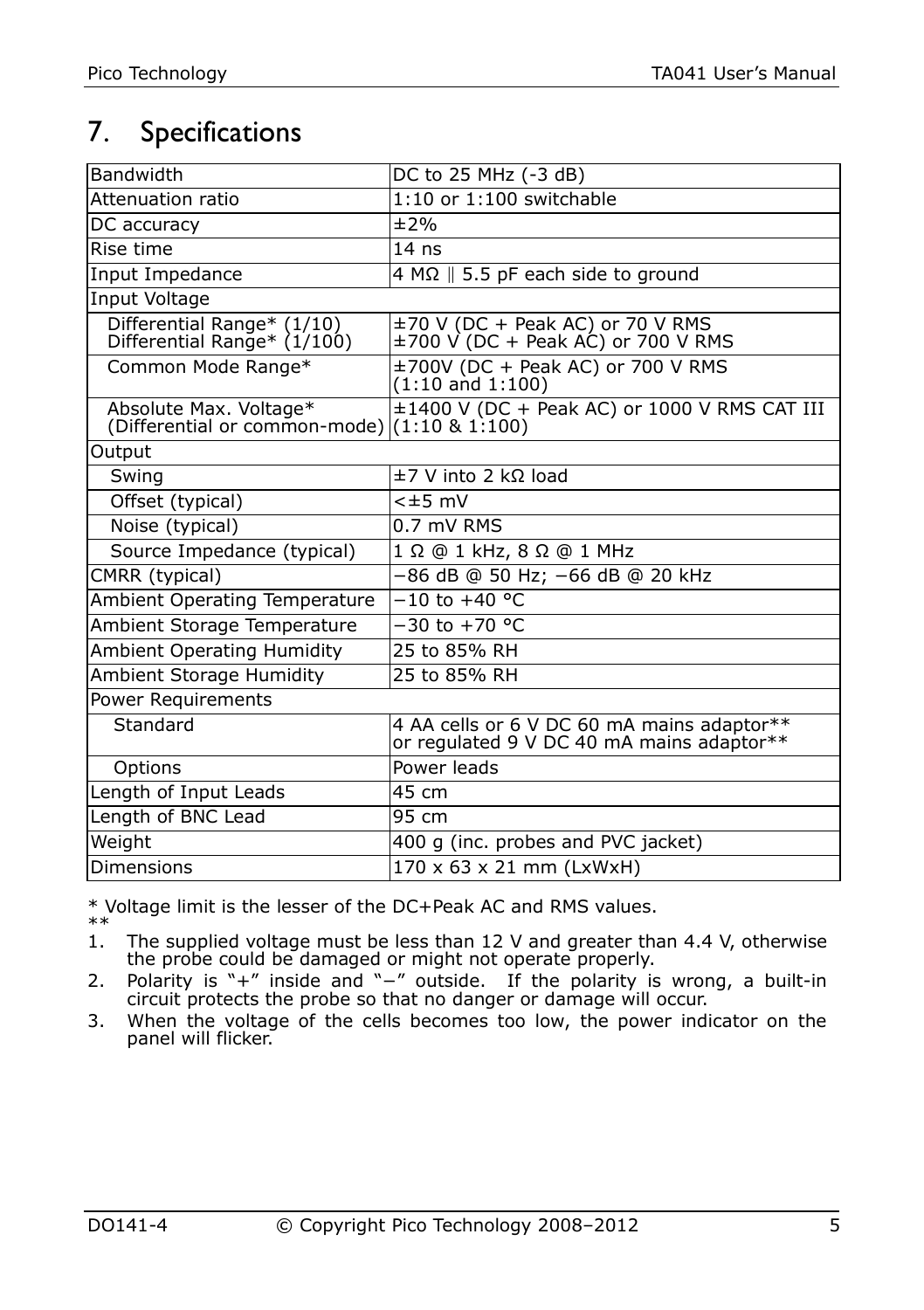## 8. Derating curve

The derating curve for absolute maximum input voltage is as follows:

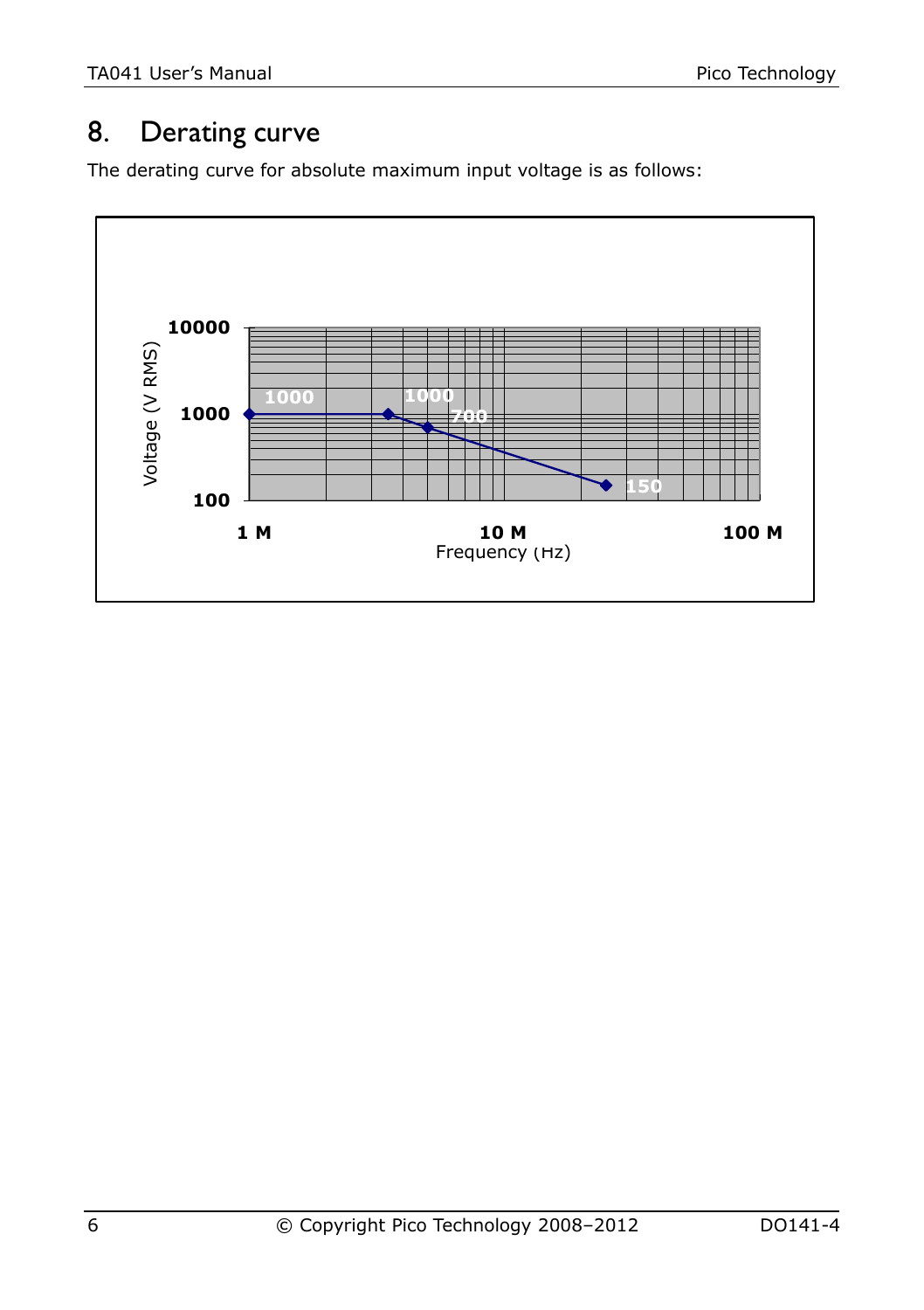## 9. Test procedure

- 1. Connect the BNC output connector to the vertical input of a general-purpose oscilloscope.
- 2. Install four AA cells or connect an appropriate mains adaptor to this probe.
- 3. Set the oscilloscope input coupling to DC and 1 V/div. Center the trace on the display.
- 4. Connect the sprung hooks of the probe to power lines.
- 5. Set the range of the probe to 1:100.
- 6. A 50 Hz or 60 Hz sine wave of proper amplitude will be displayed on the screen of the oscilloscope. This means the probe is working properly.

## 10. Calibrating the unit

There are three main sources of uncertainty when calibrating a Pico differential probe in addition to any uncertainty in the test setup. These are:

- 1. The stated DC accuracy of the probe under test  $(\pm 2\%)$ .
- 2. Any DC offset or noise in the probe output. The values in this manual are typical, so to find the DC offset for a given unit a reading must be taken with the inputs to the probe shorted together.
- 3. The AC performance of the probe. This is specified as being within 3 dB over the entire frequency range of the probe. Any absolute voltage accuracy testing must be done under DC conditions.

One other possible source of noise is the power source for the probe. It is recommended that where possible the probes are calibrated using a battery supply rather than a mains supply unit.

The adjustment procedure is available from Pico Technology on request.

## 11. Cleaning

Use a soft cloth to clean the probe, taking care not to cause damage.

- 1. Do not immerse the probe.
- 2. Do not use abrasive cleaners.
- 3. Do not use chemicals containing benzene or similar solvents.